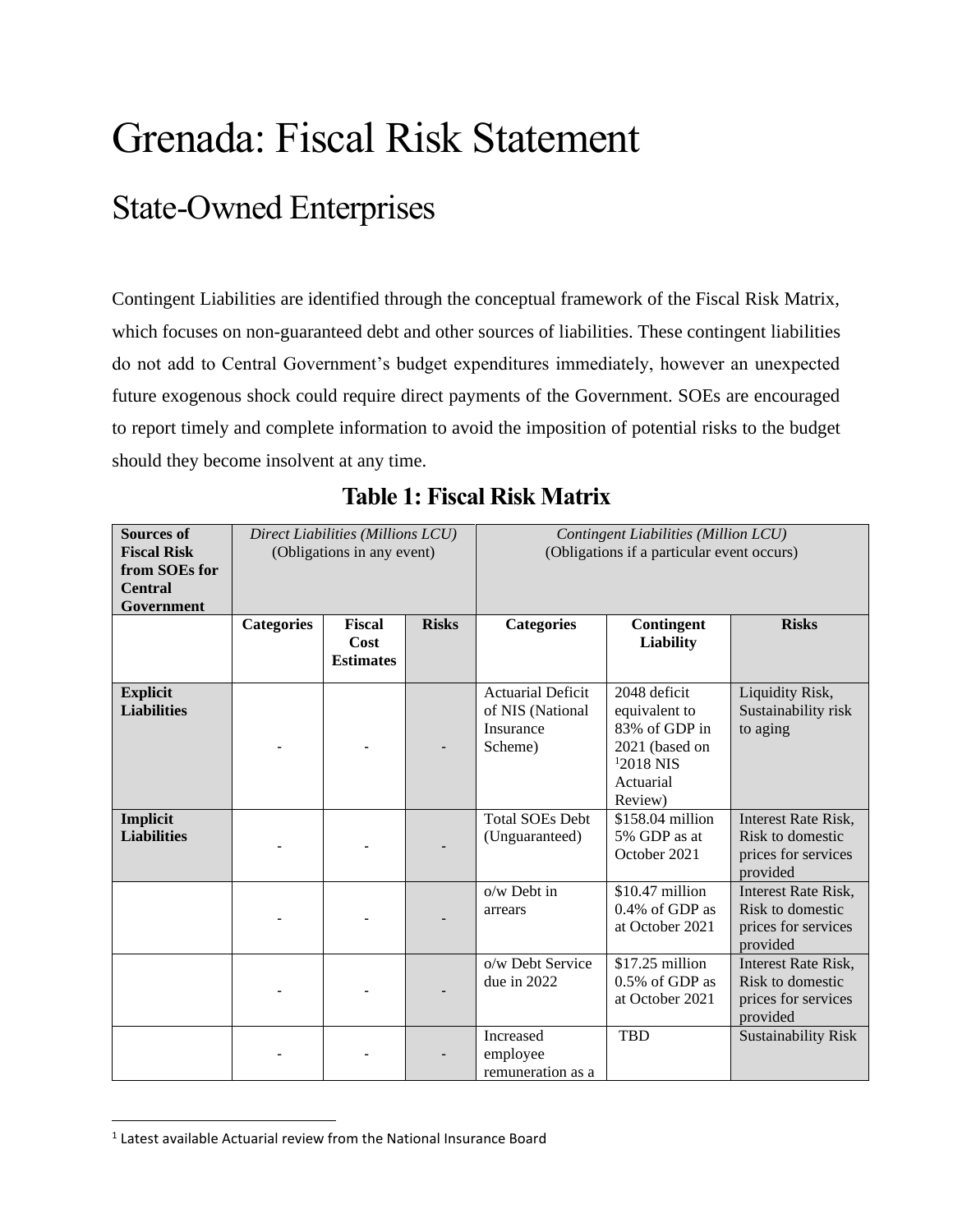|                          |   | result of Salary<br>negotiations           |            |                            |
|--------------------------|---|--------------------------------------------|------------|----------------------------|
| $\overline{\phantom{0}}$ | - | Unfunded SOE<br>Pension Scheme<br>(NAWASA) | <b>TBD</b> | <b>Sustainability Risk</b> |

*Source: MoF (Ministry of Finance), 2021*

Contingent Liabilities with respect to SOEs remain low. However, given the turbulence of the current economic environment on account of the COVID-19 pandemic, these liabilities may still present a moderate degree of fiscal risks as the debt stock (domestic and external), which comprises strictly of non-guaranteed debt that could require Government's intervention should the SOE default on its financial obligations.

**SOE non-guaranteed debt amounts to \$158.04 million at end-2021 (**Error! Reference source not found.**).** The largest portion of the debt stock is attributed to lending arrangement of the Grenada Airport Authority. Though Government's exposure to this debt is limited, the accumulated arrears for the Grenada Airport Authority accounts for 47 percent of the total arrears or 0.17 percent of GDP. Debt service is estimated to increase to \$17.25 million in 2022 (or 0.5 percent of GDP) but is projected to steadily decline from \$17.23 million (or 0.5 percent of GDP) in 2023 to 9.47 million in 2026 (0.3% of GDP) as reported in Table 3. Error! Reference source not found.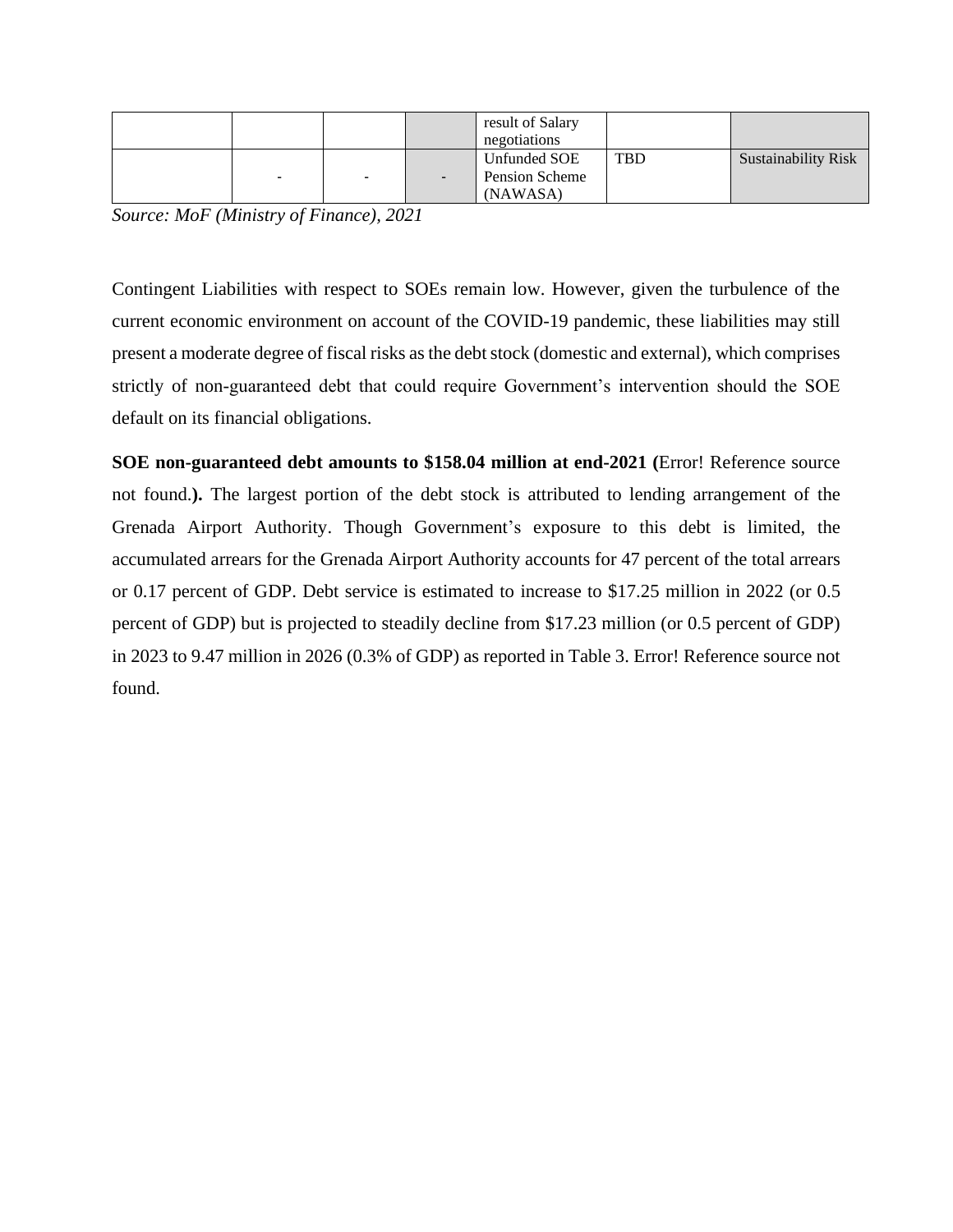## **Table 2:**

| (In EC\$ million)                           |          |          |        |             |  |  |  |
|---------------------------------------------|----------|----------|--------|-------------|--|--|--|
|                                             | Domestic | External | Total  | o/w Arrears |  |  |  |
| <b>SOEs</b>                                 |          |          |        |             |  |  |  |
| Petro Caribe                                |          |          |        |             |  |  |  |
| <b>Grenada Airports Authority</b>           | 47.62    | -        | 47.62  | 4.92        |  |  |  |
| <b>Grenada Ports Authority</b>              |          |          |        |             |  |  |  |
| Grenada Development Bank                    | 25.81    | 36.62    | 62.43  | 4.94        |  |  |  |
| <b>GIDC</b>                                 | 3.32     | 1.27     | 4.59   | 0.34        |  |  |  |
| Gravel, Concrete & Emulsion Production Co.  | 3.30     |          | 3.30   |             |  |  |  |
| <b>TAMCC</b>                                | 1.75     |          | 1.75   | 0.28        |  |  |  |
| Housing Authority of Grenada                | 0.55     |          | 0.55   |             |  |  |  |
| Grenada Bureau of Standards                 |          |          |        |             |  |  |  |
| Grenada Postal Corporation                  | 8.00     | 0.90     | 8.90   |             |  |  |  |
| <b>Grenada Food &amp; Nutrition Council</b> | 0.00     |          | 0.00   |             |  |  |  |
| Grenada Solid Waste Management Authority    | 28.89    |          | 28.89  |             |  |  |  |
| <b>Total</b>                                | 119.24   | 38.80    | 158.04 | 10.47       |  |  |  |
| In % of GDP                                 | 4%       | 1%       | 5%     | 0.4%        |  |  |  |

#### **Non-Guaranteed SOE Debt Outstanding at end-2021**

*Source: MoF, 2021*

# **The vast majority of non-guaranteed debt are issued domestically and at fixed interest rates.**

Most borrowings are conducted through commercial banks, regional banking institutions (such as the Caribbean Development Bank), other SOEs- in particular, the National Insurance Scheme and PetroCaribe, or through on-lending arrangements with the Government of Grenada. It should be noted that debt owed to other SOEs also represents implicit contingent liabilities- as the risk of non-repayment can ultimately be borne by the Government of Grenada should these arrangements results in losses for the lenders. Borrowings are generally long term, with an amortising structure and fixed interest rate (which limits vulnerability to interest rate changes). The average interest rate paid on a non-guaranteed debt is 4 percent.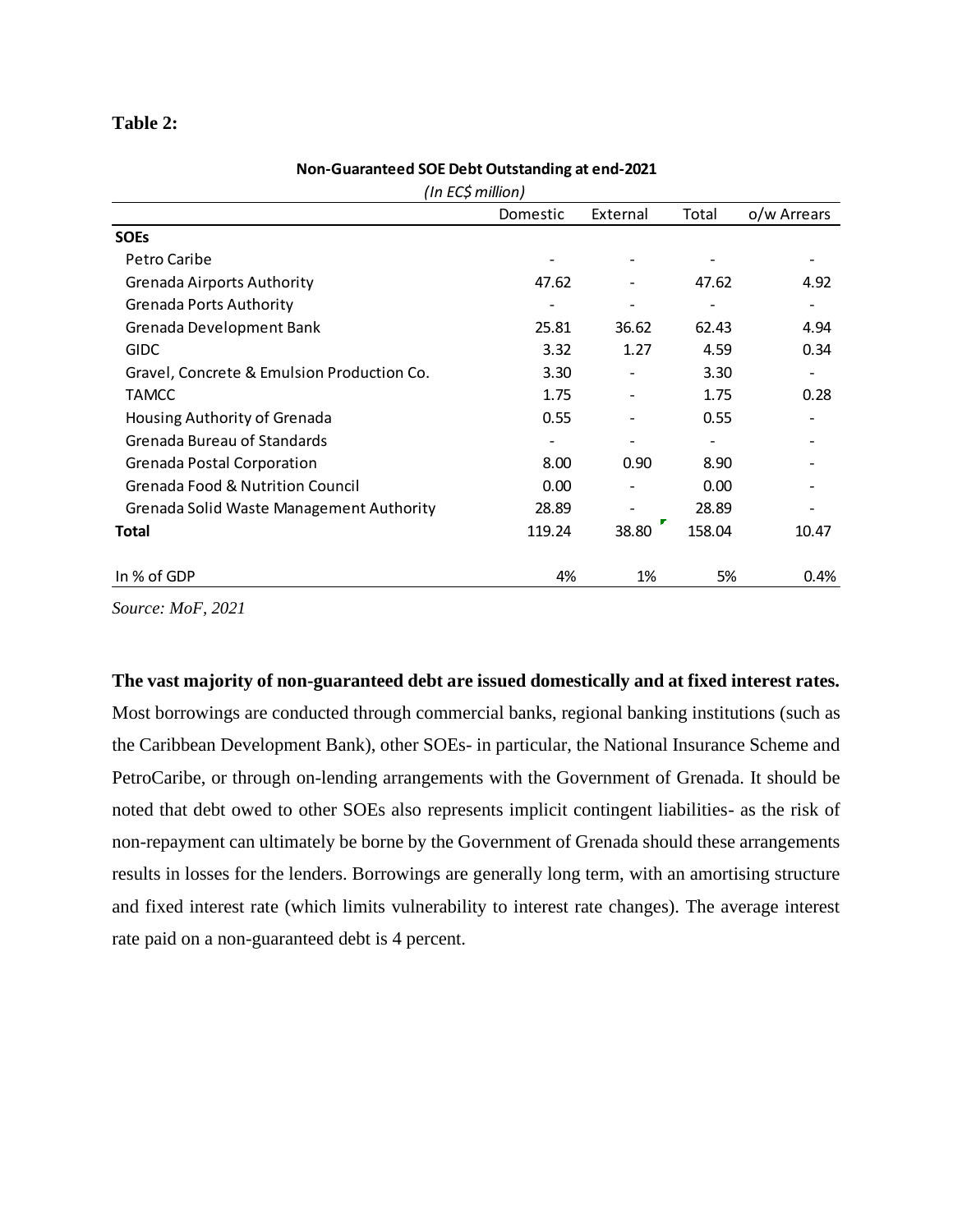## **Table 3:**

## **Debt Service on Non-Guaranteed SOE Debt**

|                                                   | (In EC\$ Million) |                |                              |                |                              |                          |
|---------------------------------------------------|-------------------|----------------|------------------------------|----------------|------------------------------|--------------------------|
|                                                   | 2021              | 2022           | 2023                         | 2024           | 2025                         | 2026                     |
|                                                   | Actual            |                |                              | Proj.          |                              |                          |
| <b>SOEs</b>                                       |                   |                |                              |                |                              |                          |
| Petro Caribe                                      |                   |                |                              |                |                              |                          |
| <b>Grenada Airport Authority</b>                  |                   |                |                              |                |                              |                          |
| <b>Grenada Port Authority</b>                     |                   |                |                              |                |                              |                          |
| Grenada Development Bank                          | 2.04              | 2.30           | 2.29                         | 2.25           | 2.21                         | 2.13                     |
| <b>GIDC</b>                                       | 0.07              | 0.78           | 0.78                         | 0.75           | 0.73                         | 0.38                     |
| Gravel, Concrete & Emulsion Production Corporatio |                   | ÷,             | ÷,                           | ÷,             | $\overline{\phantom{a}}$     | $\overline{\phantom{0}}$ |
| <b>TAMCC</b>                                      | 0.07              | 0.11           | 0.11                         | 0.11           | 0.11                         | 0.11                     |
| Housing Authority of Grenada                      | 0.02              | 0.12           | 0.12                         | 0.11           | 0.10                         | 0.10                     |
| Grenada Bureau of Standards                       | $\blacksquare$    | $\blacksquare$ | $\blacksquare$               | $\overline{a}$ | $\qquad \qquad \blacksquare$ | 4                        |
| Grenada Postal Corporation                        | 0.02              | 0.33           | 0.33                         | $\blacksquare$ | $\blacksquare$               | ۰                        |
| <b>Grenada Food &amp; Nutrition Council</b>       | 0.00              | 0.00           | 0.00                         | 0.00           | 0.00                         | 0.00                     |
| Grenada Solid Waste Management Authority          | $\Box$            | 6.30           | 6.30                         | 6.18           | 6.07                         | 0.23                     |
| <b>Total</b>                                      | 2.23              | 9.93           | 9.92                         | 9.40           | 9.21                         | 2.95                     |
| <b>Excluding Petrocaribe</b>                      |                   |                | $\qquad \qquad \blacksquare$ |                |                              |                          |
| Principal                                         | 0.96              | 13.15          | 13.15                        | 12.82          | 12.82                        | 6.67                     |
| Domestic                                          | 0.42              | 12.13          | 12.13                        | 12.13          | 12.13                        | 5.98                     |
| External                                          | 0.53              | 1.02           | 1.02                         | 0.69           | 0.69                         | 0.69                     |
| Interest                                          | 1.94              | 3.80           | 3.78                         | 3.35           | 2.92                         | 2.56                     |
| Domestic                                          | 1.94              | 3.80           | 3.78                         | 3.35           | 2.92                         | 2.56                     |
| External                                          | 0.65              | 0.31           | 0.30                         | 0.28           | 0.26                         | 0.24                     |
| Total debt service                                | 3.55              | 17.25          | 17.23                        | 16.45          | 16.00                        | 9.47                     |
| Domestic                                          | 2.36              | 15.93          | 15.91                        | 15.48          | 15.05                        | 8.54                     |
| External                                          | 1.18              | 1.33           | 1.32                         | 0.97           | 0.95                         | 0.93                     |
| In % of GDP                                       | 0.1%              | 0.5%           | 0.5%                         | 0.5%           | 0.4%                         | 0.3%                     |
| <b>Excluding Petrocaribe</b>                      | 0.0%              | 0.0%           | 0.0%                         | 0.0%           | 0.0%                         | 0.0%                     |
| GDP                                               | 2,978.8           | 3,185.7        | 3,380.7                      | 3,554.2        | 3,570.5                      | 3,588.6                  |

*Source: MoF, 2021*

# **There are other implicit contingent liabilities that remain relevant.** These include:

• The projected actuarial deficit of the NIS defined benefits pension system. Given the current rates of contribution into the national pension scheme, benefits and administrative expenses, the reserves managed by NIS are projected to be exhausted between 2033 and 2034. The 2018 Review estimates that this deficit will be valued at \$2,469.4 million in 2048 which is approximately 83 percent of GDP in 2021. However, it is likely that this will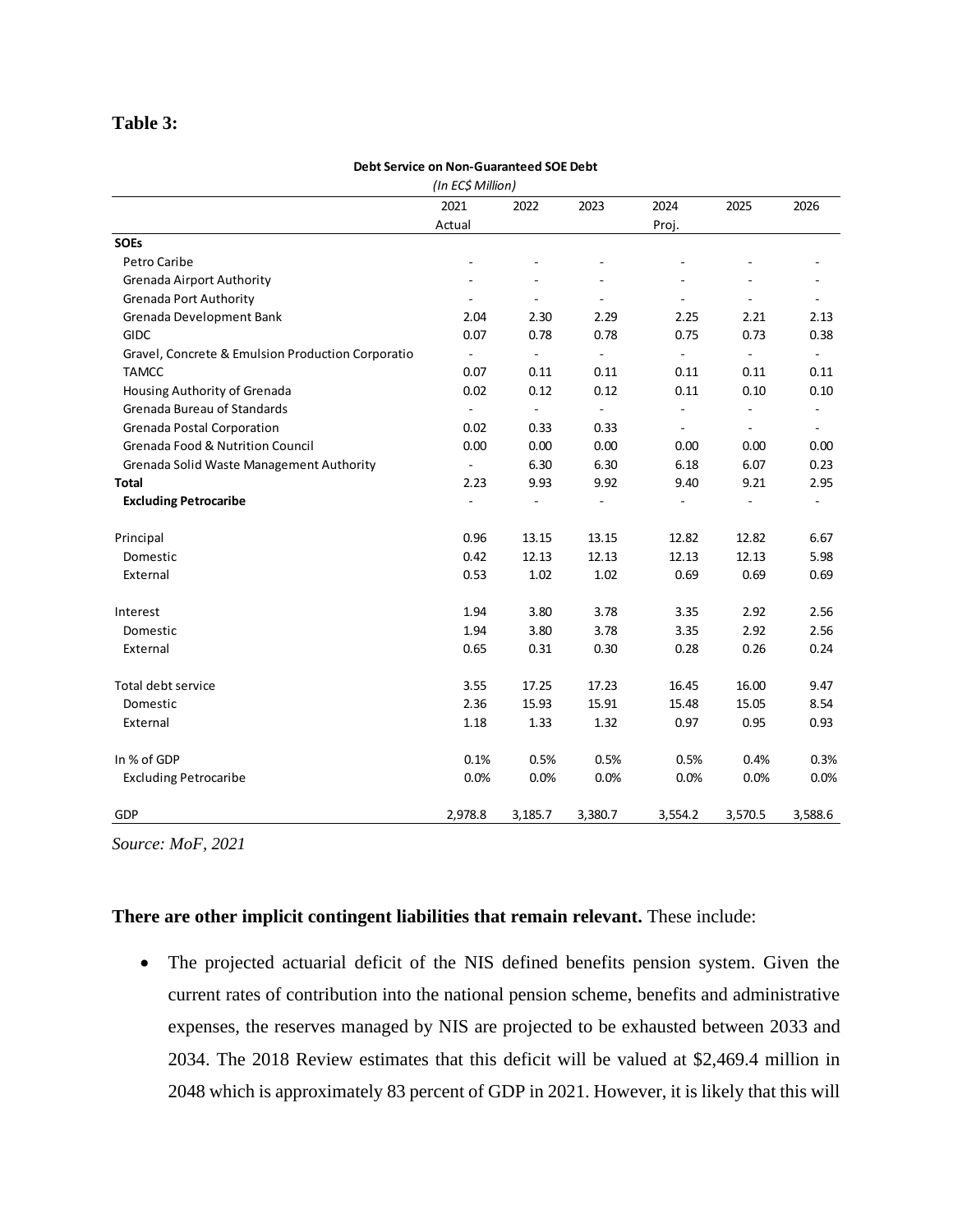be circumvented through the implementation of the proposed amendments to the National Insurance Act.

- Unfunded pension systems from NAWASA. In addition to the National Insurance Scheme (Old Age Benefit), some SOEs possess their own retirement schemes. NAWASA in particular administered a pension scheme that was largely unfunded in the past and is currently paid as part of the operational expenses, reducing profits. While NAWASA started collecting contributions in the past 5 years, the estimated actuarial deficit amounts to \$60 million (2% of GDP in 2021). Projections show that annual pension contributions would peak at \$6 million in 2030.
- Possible higher salaries as a result of wage negotiations. The higher salaries would result in lower SOE profits.